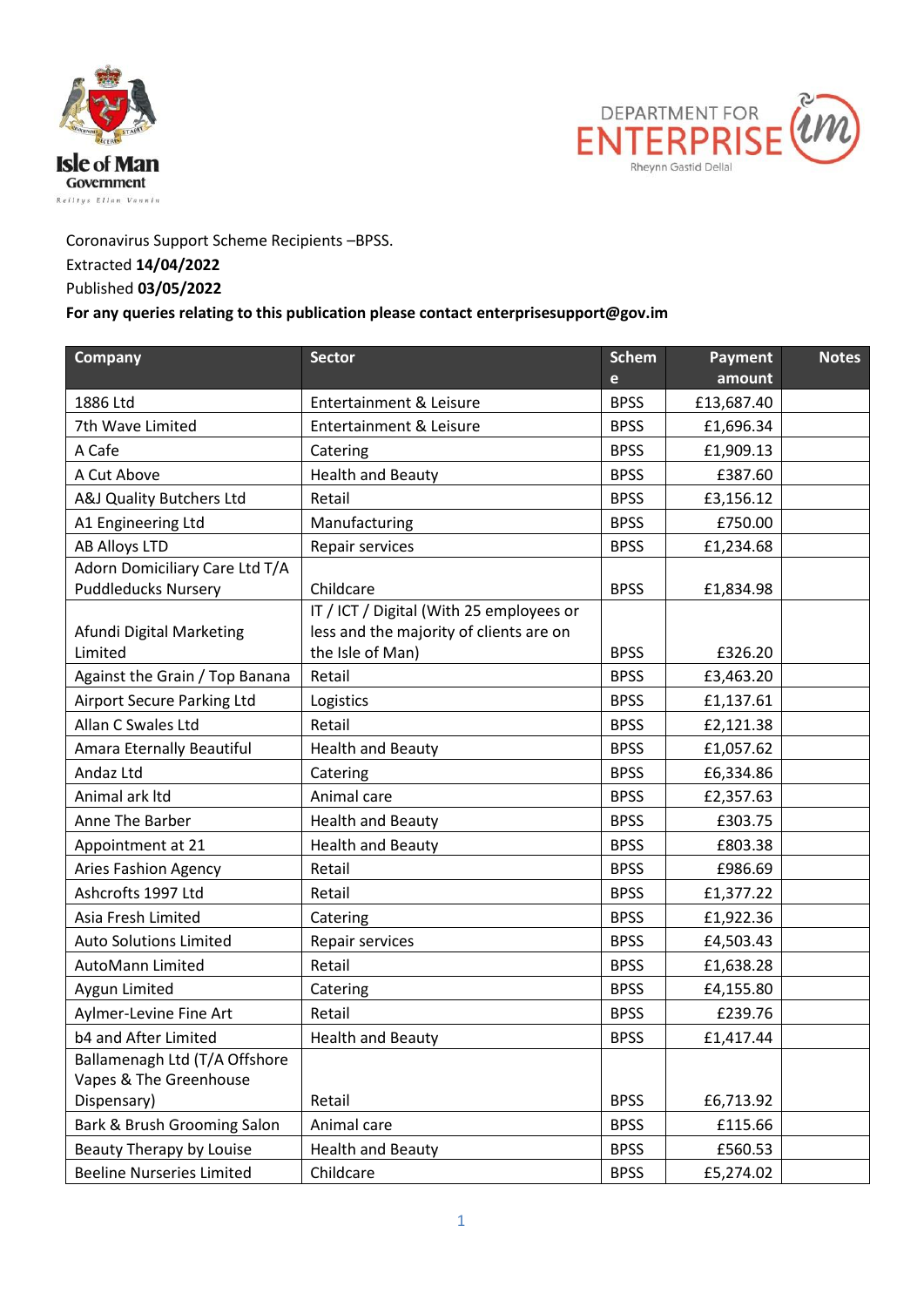| <b>Belles and Bows</b>                                            | Retail                             | <b>BPSS</b>                | £554.20    |  |
|-------------------------------------------------------------------|------------------------------------|----------------------------|------------|--|
| Bentley Isle of Man Ltd t/a                                       |                                    |                            |            |  |
| Ocean Ford                                                        | Retail                             | <b>BPSS</b>                | £8,270.86  |  |
| <b>Beyond Beauty</b>                                              | <b>Health and Beauty</b>           | <b>BPSS</b>                | £562.44    |  |
| <b>Blue Moon Gift Shop</b>                                        | Retail                             | <b>BPSS</b>                | £918.46    |  |
| <b>Blush Ltd</b>                                                  | <b>Health and Beauty</b>           | <b>BPSS</b>                | £1,032.92  |  |
| <b>BODYWORX GYM &amp; FITNESS</b>                                 |                                    |                            |            |  |
| <b>CENTRE LIMITED</b>                                             | <b>Fitness</b>                     | <b>BPSS</b>                | £1,606.76  |  |
| <b>Boho Casual Dining</b>                                         | Catering                           | <b>BPSS</b>                | £1,444.17  |  |
| <b>Bon Fabrics Limited</b>                                        | Retail                             | <b>BPSS</b>                | £1,894.77  |  |
| <b>Bonds Ltd</b>                                                  | Catering                           | <b>BPSS</b>                | £1,465.52  |  |
| <b>Bonjour Creperie (First Egg</b>                                |                                    |                            |            |  |
| Limited)                                                          | Catering                           | <b>BPSS</b>                | £1,483.76  |  |
| <b>Bordello Ltd</b>                                               | <b>Entertainment &amp; Leisure</b> | <b>BPSS</b>                | £2,725.52  |  |
| <b>Bravo Foods Limited</b>                                        | Catering                           | <b>BPSS</b>                | £6,498.38  |  |
| Breagle Glen Indian Restaurant                                    | Catering                           | <b>BPSS</b>                | £250.00    |  |
| Brunch, Bakes, Bubbles & Bites                                    |                                    |                            |            |  |
| Limited                                                           | Catering                           | <b>BPSS</b>                | £375.09    |  |
| <b>Buffalo Bowling and Leisure</b>                                |                                    |                            |            |  |
| Limited trading as Pepsi Max<br>Bowl                              | <b>Entertainment &amp; Leisure</b> | <b>BPSS</b>                |            |  |
| <b>BUTLERS CHOICE LTD</b>                                         |                                    | <b>BPSS</b>                | £9,007.94  |  |
|                                                                   | Retail                             |                            | £7,399.78  |  |
| Cafe Delicious                                                    | Catering                           | <b>BPSS</b>                | £1,440.34  |  |
| Cafe Delight                                                      | Catering                           | <b>BPSS</b>                | £1,204.30  |  |
| <b>Calendar Advertising Company</b><br>Limited T/A Words & Spaces | Manufacturing                      | <b>BPSS</b>                | £4,695.20  |  |
| Canine Divine IOM                                                 | Other                              | <b>BPSS</b>                | £934.35    |  |
| Cannan Ltd                                                        | <b>Entertainment &amp; Leisure</b> | <b>BPSS</b>                | £2,817.56  |  |
| <b>Cannell Print Ltd</b>                                          | Retail                             | <b>BPSS</b>                | £437.28    |  |
| Car Magic (2016) Ltd                                              | Repair services                    | <b>BPSS</b>                | £880.08    |  |
| Cardamom Ltd                                                      | Catering                           | <b>BPSS</b>                | £2,199.56  |  |
| <b>CARNATION CLEANERS</b>                                         |                                    |                            |            |  |
| <b>LIMITED</b>                                                    | Retail                             | <b>BPSS</b>                | £1,403.37  |  |
| Carrefour Health & Beauty IOM                                     |                                    |                            |            |  |
| Limited                                                           | Fitness                            | <b>BPSS</b>                | £12,366.26 |  |
| Carsel Itd - Trading as The                                       |                                    |                            | £6,138.92  |  |
| Mitre Hotel                                                       | Entertainment & Leisure<br>Retail  | <b>BPSS</b><br><b>BPSS</b> |            |  |
| <b>CDC Retail Ltd ta Mantons</b>                                  |                                    |                            | £1,911.36  |  |
| Centigrade Ltd                                                    | Repair services                    | <b>BPSS</b>                | £1,520.59  |  |
| Central Park Ltd                                                  | Catering                           | <b>BPSS</b>                | £860.76    |  |
| Chalis Ltd TA The Blind Pig                                       | Catering                           | <b>BPSS</b>                | £2,199.04  |  |
| Charles Turner 2018 Limited                                       | Fitness                            | <b>BPSS</b>                | £489.40    |  |
| Checkout 14 Limited                                               | Other                              | <b>BPSS</b>                | £8,062.46  |  |
| Chique Limited                                                    | Retail                             | <b>BPSS</b>                | £860.76    |  |
| Christine Wild Theatre School                                     | <b>Entertainment &amp; Leisure</b> | <b>BPSS</b>                | £1,604.28  |  |
| <b>Chrystals Auctions Ltd</b>                                     | Other                              | <b>BPSS</b>                | £2,708.24  |  |
| Claire Christian Couture Ltd                                      | Retail                             | <b>BPSS</b>                | £1,059.63  |  |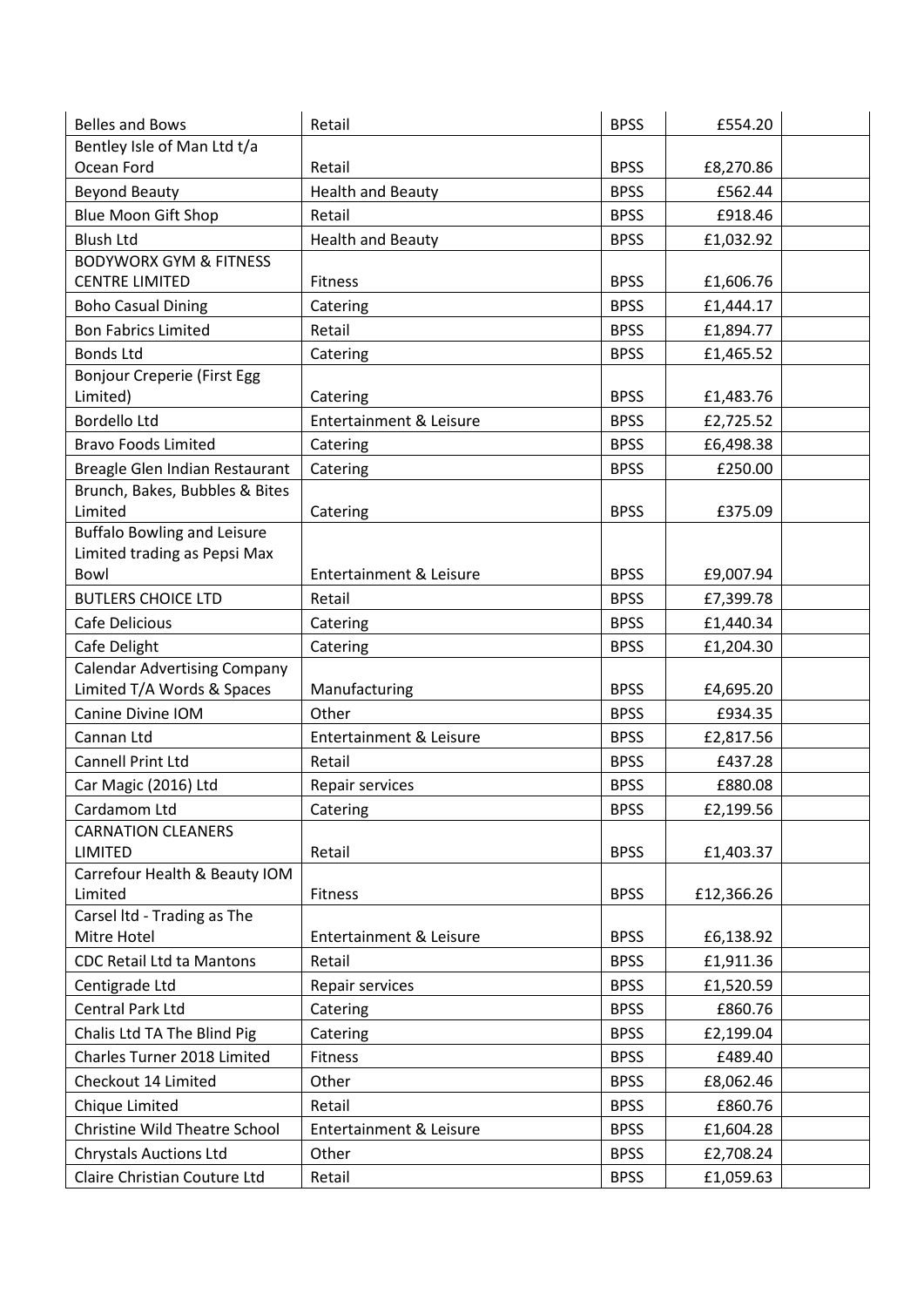| Close Leece Farm Limited            | Catering                 | <b>BPSS</b> | £373.97    |  |
|-------------------------------------|--------------------------|-------------|------------|--|
| Coffeecraft Ltd                     | Catering                 | <b>BPSS</b> | £751.89    |  |
| Conrod Ltd                          | Catering                 | <b>BPSS</b> | £3,478.52  |  |
| Conrod's ATBH Ltd                   | Catering                 | <b>BPSS</b> | £1,085.09  |  |
| <b>Cosmetic Medical Ltd</b>         | Medical                  | <b>BPSS</b> | £3,226.25  |  |
| Cosmic Coffee Shop                  | Catering                 | <b>BPSS</b> | £250.00    |  |
| <b>Costain's Pharmacy</b>           | Retail                   | <b>BPSS</b> | £1,072.34  |  |
| <b>COUNTRYSIDE MAINTENANCE</b>      |                          |             |            |  |
| <b>LIMITED</b>                      | Retail                   | <b>BPSS</b> | £1,587.08  |  |
| <b>Craigend Dental Practice Ltd</b> | Medical                  | <b>BPSS</b> | £3,844.72  |  |
| Crazy Jacks Barber Shop             | <b>Health and Beauty</b> | <b>BPSS</b> | £608.13    |  |
| <b>Create Your Shakes Ltd</b>       | Catering                 | <b>BPSS</b> | £5,057.10  |  |
| <b>Creative Juices</b>              | Catering                 | <b>BPSS</b> | £448.04    |  |
| Creative Living Ltd                 | Retail                   | <b>BPSS</b> | £714.56    |  |
| Cregneash Cafe Ltd                  | Catering                 | <b>BPSS</b> | £384.08    |  |
| Crema Limited                       | Catering                 | <b>BPSS</b> | £6,131.86  |  |
| <b>CROSSFIT IOM LIMITED</b>         | <b>Fitness</b>           | <b>BPSS</b> | £772.80    |  |
| Crossroads Care Ltd                 | Retail                   | <b>BPSS</b> | £2,978.42  |  |
| Cubbin & Bregazzi Ltd               | Retail                   | <b>BPSS</b> | £19,388.93 |  |
| D G G Limited                       | <b>Health and Beauty</b> | <b>BPSS</b> | £1,721.52  |  |
| <b>D4 DOORS LIMITED</b>             | Manufacturing            | <b>BPSS</b> | £4,303.80  |  |
| Dance Wear of Douglas               | Retail                   | <b>BPSS</b> | £836.48    |  |
| Dave's Delicious Dogs Ltd           | Catering                 | <b>BPSS</b> | £2,576.76  |  |
| <b>DAWSON FAMILY</b>                |                          |             |            |  |
| CHIROPRACTIC CLINIC LIMITED         | Medical                  | <b>BPSS</b> | £860.76    |  |
| DB Autos and Sons Ltd               | Repair services          | <b>BPSS</b> | £3,524.72  |  |
| DeeDee Limited                      | Catering                 | <b>BPSS</b> | £8,029.88  |  |
| Delissimo                           | Catering                 | <b>BPSS</b> | £2,102.50  |  |
| Dentim Limited                      | <b>Health and Beauty</b> | <b>BPSS</b> | £2,481.48  |  |
| Di's Limited                        | <b>Health and Beauty</b> | <b>BPSS</b> | £531.98    |  |
| Diva Limited                        | <b>Health and Beauty</b> | <b>BPSS</b> | £579.88    |  |
| <b>DKW Installations Ltd</b>        | Retail                   | <b>BPSS</b> | £235.30    |  |
| Dolce Vita Ltd                      | Retail                   | <b>BPSS</b> | £1,335.94  |  |
| Douglas Bay Yacht Club              | Catering                 | <b>BPSS</b> | £1,923.74  |  |
| Douglas Snooker Bar                 | Entertainment & Leisure  | <b>BPSS</b> | £2,250.14  |  |
| <b>DRF Services</b>                 | Repair services          | <b>BPSS</b> | £286.98    |  |
| <b>Duke Marketing</b>               | Retail                   | <b>BPSS</b> | £4,767.78  |  |
| DunCox Hospitality Ltd - The        |                          |             |            |  |
| Front Porch                         | Entertainment & Leisure  | <b>BPSS</b> | £3,118.13  |  |
| <b>DUSK LTD T/A CLUCAS</b>          |                          |             |            |  |
| FLORISTS AND THE HEEL BAR           | Retail                   | <b>BPSS</b> | £2,409.22  |  |
| <b>E&amp;J LTD TA ENZOS</b>         |                          |             |            |  |
| RESTAURANT                          | Catering                 | <b>BPSS</b> | £1,184.78  |  |
| Eat LTD Quayside Coffeeshop         | Catering                 | <b>BPSS</b> | £500.00    |  |
| Eat Itd t/a pestle&mortar           |                          |             |            |  |
| quayside cafe                       | Catering                 | <b>BPSS</b> | £1,751.02  |  |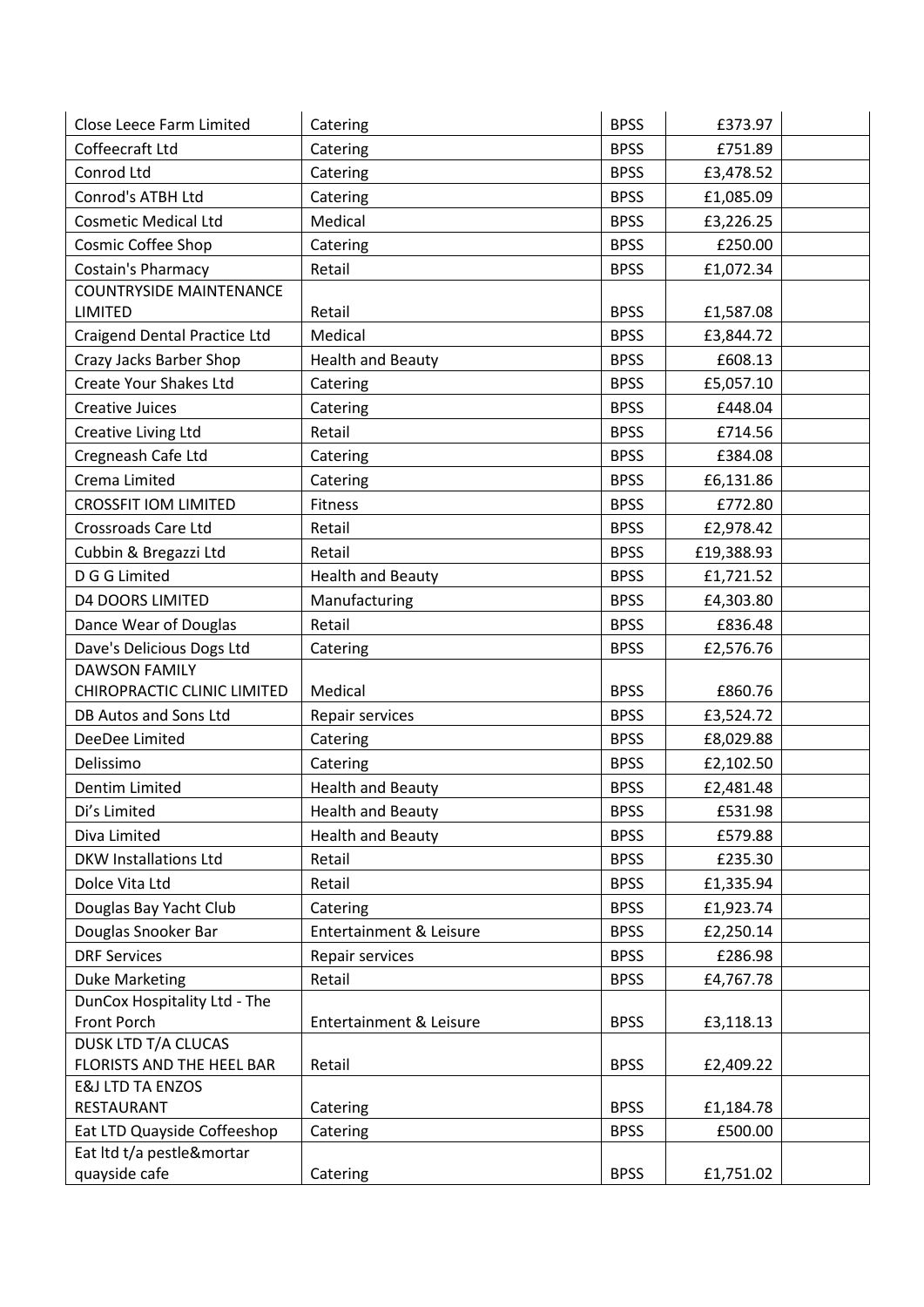| <b>Edward Bryan Removals</b>        | Logistics                          | <b>BPSS</b> | £9,290.98  |  |
|-------------------------------------|------------------------------------|-------------|------------|--|
| <b>EDWINA'S</b>                     | Retail                             | <b>BPSS</b> | £1,864.74  |  |
| <b>Elite Fitness</b>                | <b>Health and Beauty</b>           | <b>BPSS</b> | £4,051.32  |  |
| <b>ELITE VOYAGES</b>                | Retail                             | <b>BPSS</b> | £2,384.12  |  |
| <b>ELS Limited</b>                  | <b>Entertainment &amp; Leisure</b> | <b>BPSS</b> | £1,234.68  |  |
| <b>EPL Ltd</b>                      | Other                              | <b>BPSS</b> | £1,836.28  |  |
| <b>Eternity hair specialists</b>    | <b>Health and Beauty</b>           | <b>BPSS</b> | £1,692.82  |  |
| <b>European Aviation</b>            |                                    |             |            |  |
| Maintenance Limited                 | Repair services                    | <b>BPSS</b> | £7,074.54  |  |
| <b>Event Management Solutions</b>   |                                    |             |            |  |
| Ltd                                 | Other                              | <b>BPSS</b> | £483.54    |  |
| <b>Evolution Ltd</b>                | Other                              | <b>BPSS</b> | £1,118.98  |  |
| <b>Executive Barber Shop</b>        | Retail                             | <b>BPSS</b> | £1,147.68  |  |
| <b>Exit Strategy Limited</b>        | Other                              | <b>BPSS</b> | £2,098.57  |  |
| Express Fixings & Fittings Ltd      | Retail                             | <b>BPSS</b> | £4,205.64  |  |
| <b>Extra Fancy Limited</b>          | Entertainment & Leisure            | <b>BPSS</b> | £3,175.00  |  |
| <b>Extreme Art &amp; Gadgets</b>    | Retail                             | <b>BPSS</b> | £1,606.76  |  |
| <b>FANCY A COFFEE LTD</b>           | Catering                           | <b>BPSS</b> | £14,959.52 |  |
| Filbey's Restaurant                 | Catering                           | <b>BPSS</b> | £1,654.02  |  |
| FitnessPod Ltd                      | <b>Fitness</b>                     | <b>BPSS</b> | £1,220.76  |  |
| <b>Flavours Indian Cuisine</b>      | Catering                           | <b>BPSS</b> | £3,260.87  |  |
| <b>Foraging Vintners</b>            | Other                              | <b>BPSS</b> | £1,123.99  |  |
| Fortuna Antiques                    | Retail                             | <b>BPSS</b> | £3,052.54  |  |
| Four Seasons Chinese                |                                    |             |            |  |
| Restaurant                          | Catering                           | <b>BPSS</b> | £250.00    |  |
| <b>Fourfront Properties Ltd</b>     | <b>Entertainment &amp; Leisure</b> | <b>BPSS</b> | £3,734.02  |  |
| Fraggle Rock Properties Ltd TA      |                                    |             |            |  |
| Victoria House Nursery              | Childcare                          | <b>BPSS</b> | £1,371.91  |  |
| Fuller Limited - Faze 2             | Retail                             | <b>BPSS</b> | £2,877.05  |  |
| Furbate t/a Hubb                    | Other                              | <b>BPSS</b> | £7,992.00  |  |
| <b>G.F. FORKTRUCKS LIMIED</b>       | Other                              | <b>BPSS</b> | £1,099.87  |  |
| <b>Gateway Trade and Investment</b> | Other                              | <b>BPSS</b> | £2,364.53  |  |
| Gelatory                            | Catering                           | <b>BPSS</b> | £1,363.76  |  |
| Genova Limited TA Homeco            | Retail                             | <b>BPSS</b> | £9,528.89  |  |
| <b>GH Corlett Limited</b>           | Retail                             | <b>BPSS</b> | £3,181.98  |  |
| Golde                               | Retail                             | <b>BPSS</b> | £2,008.44  |  |
| Good Stuff restaurants Itd          | Catering                           | <b>BPSS</b> | £3,532.76  |  |
| Gracie Barra Isle of Man            | Fitness                            | <b>BPSS</b> | £2,788.88  |  |
| <b>Gradely Holdings Limited</b>     | Entertainment & Leisure            | <b>BPSS</b> | £2,785.36  |  |
| <b>Greens Limited</b>               | Catering                           | <b>BPSS</b> | £1,930.84  |  |
| <b>Gurgur Limited</b>               | Catering                           | <b>BPSS</b> | £3,645.05  |  |
| Guys And Dolls, RW                  |                                    |             |            |  |
| <b>Entertainment Ltd</b>            | Entertainment & Leisure            | <b>BPSS</b> | £1,276.81  |  |
| H&B Wholesale Limited               | Retail                             | <b>BPSS</b> | £33,153.48 |  |
| Hair by catherine                   | <b>Health and Beauty</b>           | <b>BPSS</b> | £688.60    |  |
| Hair Razors                         | <b>Health and Beauty</b>           | <b>BPSS</b> | £1,520.68  |  |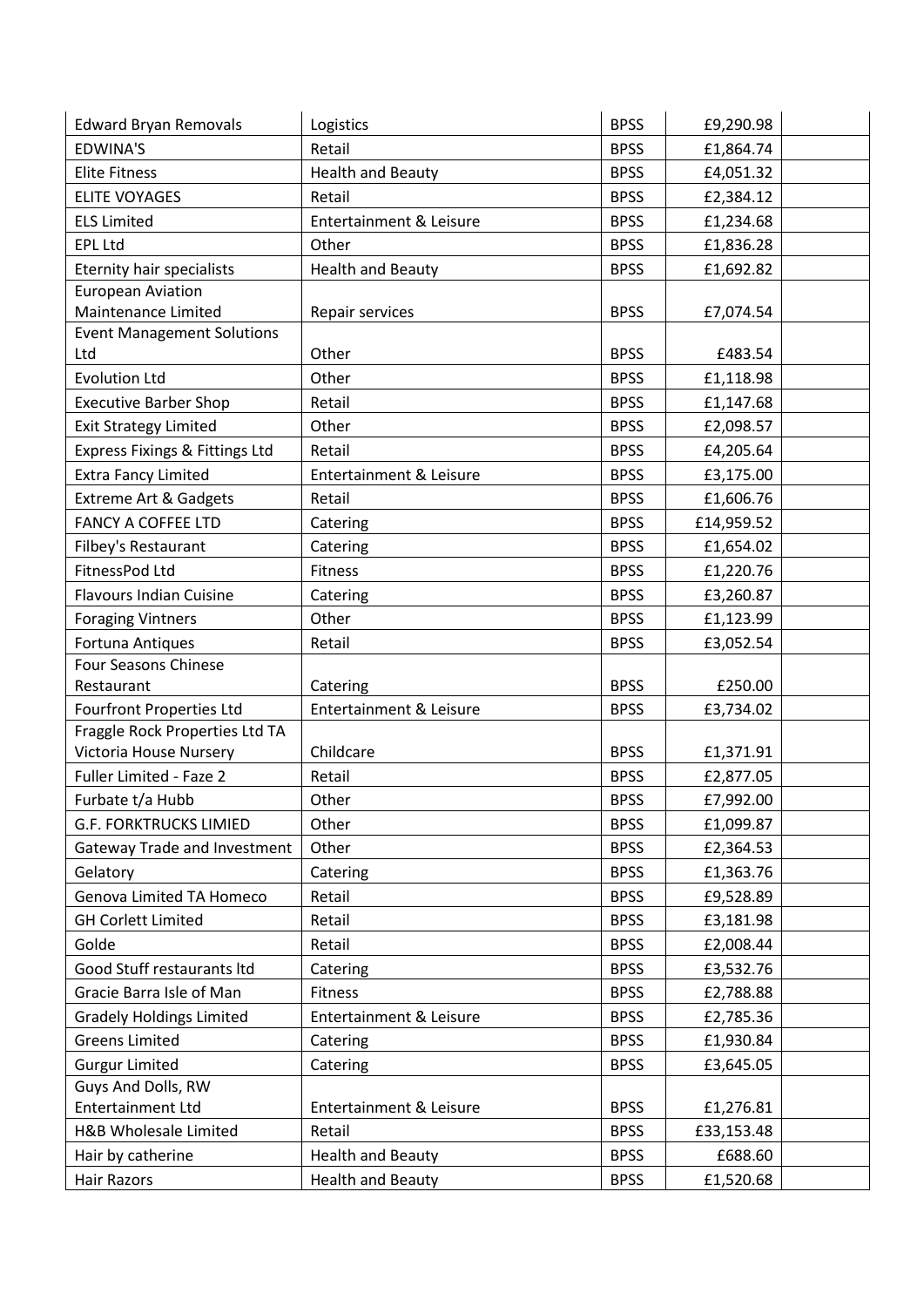| Hampson Holdings t/a                                        |                                    |             |                      |  |
|-------------------------------------------------------------|------------------------------------|-------------|----------------------|--|
| <b>Tanfastic Sun</b>                                        | <b>Health and Beauty</b>           | <b>BPSS</b> | £2,584.50            |  |
| Handy Wash                                                  | Cleaning                           | <b>BPSS</b> | £236.00              |  |
| Happy Days Operations Limited                               | <b>Entertainment &amp; Leisure</b> | <b>BPSS</b> | £6,370.70            |  |
| Harbour Lights at the Sefton                                | Catering                           | <b>BPSS</b> | £10,306.54           |  |
| Harbour View Bistro Limited                                 | Catering                           | <b>BPSS</b> | £4,936.46            |  |
| Harding Lewis Ltd                                           | Other                              | <b>BPSS</b> | £6,706.76            |  |
| HARVEYS NAILS LIMITED                                       | <b>Health and Beauty</b>           | <b>BPSS</b> | £2,064.85            |  |
| <b>Heathlands Cattery</b>                                   | Animal care                        | <b>BPSS</b> | £403.30              |  |
| Heidis fish n bits                                          | Retail                             | <b>BPSS</b> | £955.68              |  |
| <b>Hemensleys Pharmacy</b>                                  | Retail                             | <b>BPSS</b> | £1,657.50            |  |
| <b>Hersham Electrical Engineers</b>                         |                                    |             |                      |  |
| Ltd                                                         | Repair services                    | <b>BPSS</b> | £747.68              |  |
| Honeycomb Limited                                           | <b>Health and Beauty</b>           | <b>BPSS</b> | £498.46              |  |
| Hopes and Dreams Ltd                                        | Childcare                          | <b>BPSS</b> | £4,627.24            |  |
| <b>Hot Rocks Ltd</b>                                        | Fitness                            | <b>BPSS</b> | £2,209.28            |  |
| Howard Inns Ltd                                             | Catering                           | <b>BPSS</b> | £2,056.38            |  |
| Human                                                       | Fitness                            | <b>BPSS</b> | £1,864.84            |  |
| Hunter Holdings Limited - The                               |                                    |             |                      |  |
| <b>Railway Station Hotel</b>                                | Entertainment & Leisure            | <b>BPSS</b> | £2,031.00            |  |
| <b>IM1 Car Centre</b>                                       | Retail                             | <b>BPSS</b> | £7,051.32            |  |
| Inca Ltd TA The Mangrove Cafe                               | Catering                           | <b>BPSS</b> | £250.00              |  |
| Incanto A&K Ltd TA Nutty Chef                               |                                    |             |                      |  |
| Cafe                                                        | Catering                           | <b>BPSS</b> | £290.70              |  |
| <b>INTERNATIONAL CENTRE FOR</b><br><b>TECHNOLOGY</b>        | <b>Fitness</b>                     | <b>BPSS</b> | £23,510.05           |  |
|                                                             | <b>Entertainment &amp; Leisure</b> | <b>BPSS</b> |                      |  |
| Investico Management Ltd                                    | Retail                             | <b>BPSS</b> | £5,384.10<br>£939.04 |  |
| IOM Tents & Camping Limited<br><b>IOMKRA Tracks Limited</b> |                                    |             |                      |  |
|                                                             | <b>Entertainment &amp; Leisure</b> | <b>BPSS</b> | £1,120.81            |  |
| <b>Island Hearing Ltd</b>                                   | <b>Health and Beauty</b>           | <b>BPSS</b> | £701.52              |  |
| <b>Island Travel</b>                                        | Retail                             | <b>BPSS</b> | £1,090.30            |  |
| Isle of Man Event Services Ltd                              | Other                              | <b>BPSS</b> | £1,613.84            |  |
| Isle of Man Newspapers Ltd                                  | Other                              | <b>BPSS</b> | £7,266.66            |  |
| Isle of Man Vagabonds Rugby<br>Union Football Club Ltd      | <b>Entertainment &amp; Leisure</b> | <b>BPSS</b> | £711.58              |  |
| Issima Ltd T/A Isola                                        | Catering                           | <b>BPSS</b> | £2,373.36            |  |
| J Darbyshire Limited                                        | Manufacturing                      | <b>BPSS</b> | £3,309.67            |  |
| J9 Performance                                              | Fitness                            | <b>BPSS</b> | £1,029.78            |  |
| JAC Distribution Ltd                                        | Retail                             | <b>BPSS</b> | £32,164.22           |  |
| Jacksons (IOM) 2015 Ltd                                     | Retail                             | <b>BPSS</b> | £28,025.32           |  |
| Jade Harbour Restaurant                                     |                                    | <b>BPSS</b> | £250.00              |  |
| Jaks Ltd                                                    | Catering<br>Catering               | <b>BPSS</b> | £9,358.86            |  |
|                                                             |                                    |             |                      |  |
| Jan's Folt Bane                                             | <b>Health and Beauty</b>           | <b>BPSS</b> | £822.02              |  |
| Java Express Ltd                                            | Catering                           | <b>BPSS</b> | £1,359.46            |  |
| Jimes Ltd                                                   | Catering                           | <b>BPSS</b> | £9,500.62            |  |
| <b>JLM Limited</b>                                          | <b>Health and Beauty</b>           | <b>BPSS</b> | £597.30              |  |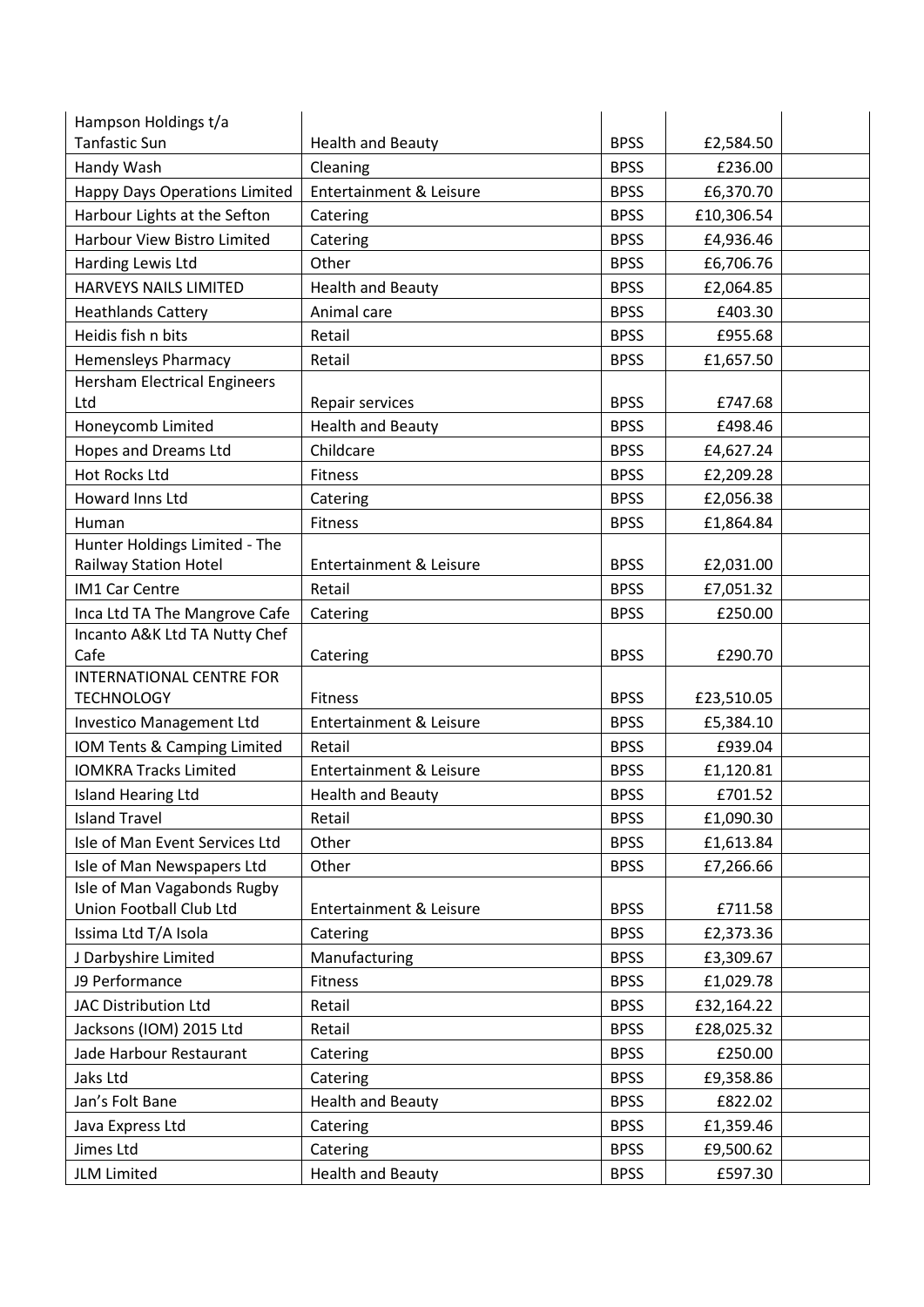| John Ingham Motors                                       | Retail                             | <b>BPSS</b> | £4,308.64 |  |
|----------------------------------------------------------|------------------------------------|-------------|-----------|--|
| Joseph Bucknall Ltd                                      | Entertainment & Leisure            | <b>BPSS</b> | £6,421.06 |  |
| Jough Ltd                                                | <b>Entertainment &amp; Leisure</b> | <b>BPSS</b> | £3,738.71 |  |
| <b>Just Care Products Ltd</b>                            | Retail                             | <b>BPSS</b> | £901.90   |  |
| JW Welding Ltd                                           | Other                              | <b>BPSS</b> | £986.58   |  |
| <b>KB Limited</b>                                        | <b>Health and Beauty</b>           | <b>BPSS</b> | £748.89   |  |
| Kelcur (IOM) Limited                                     | Catering                           | <b>BPSS</b> | £2,094.32 |  |
| Kella Catering Limited                                   | Catering                           | <b>BPSS</b> | £1,585.58 |  |
| Kerrdaz Limited t/a Ramsey Pet                           |                                    |             |           |  |
| <b>Supplies</b>                                          | Retail                             | <b>BPSS</b> | £2,143.06 |  |
| KH & JR Green                                            | Retail                             | <b>BPSS</b> | £867.60   |  |
| Kiljar Lightning Ltd                                     | Catering                           | <b>BPSS</b> | £6,000.36 |  |
| KLM Ltd TA Salon3                                        | <b>Health and Beauty</b>           | <b>BPSS</b> | £5,037.20 |  |
| <b>KLP Ltd</b>                                           | <b>Health and Beauty</b>           | <b>BPSS</b> | £573.28   |  |
| L&J Automotive                                           | Repair services                    | <b>BPSS</b> | £809.28   |  |
| La Mona Lisa Ltd                                         | Catering                           | <b>BPSS</b> | £1,465.98 |  |
| La Piazza Limited                                        | <b>Entertainment &amp; Leisure</b> | <b>BPSS</b> | £2,208.58 |  |
| LACE AUTO CENTRE LTD                                     | Repair services                    | <b>BPSS</b> | £702.38   |  |
| Laxey Beach Cafe                                         | Catering                           | <b>BPSS</b> | £494.78   |  |
| Laxey Kitchen                                            | Catering                           | <b>BPSS</b> | £708.44   |  |
| Little Cherubs Kindergarten                              | Childcare                          | <b>BPSS</b> | £906.94   |  |
| Little Darlings kindergarten                             | Childcare                          | <b>BPSS</b> | £1,870.96 |  |
| Little Shed at The Glen                                  | Catering                           | <b>BPSS</b> | £334.28   |  |
| Livia Tedaldi                                            | Medical                            | <b>BPSS</b> | £146.83   |  |
| Luxe Beauty Lounge                                       | <b>Health and Beauty</b>           | <b>BPSS</b> | £1,892.58 |  |
| M & K Automotive Engineers                               |                                    |             |           |  |
| (2011) Limited                                           | Repair services                    | <b>BPSS</b> | £993.53   |  |
| M C Motors Limited                                       | Retail                             | <b>BPSS</b> | £1,485.84 |  |
| Macbeths Limited                                         | Entertainment & Leisure            | <b>BPSS</b> | £3,355.82 |  |
| MACFARLANE'S LIMITED T/A                                 |                                    |             |           |  |
| <b>WINE DOWN</b>                                         | Catering                           | <b>BPSS</b> | £3,585.94 |  |
| Macs Builders Merchants Ltd                              | Retail                             | <b>BPSS</b> | £3,303.04 |  |
| Mad Jack's                                               | <b>Entertainment &amp; Leisure</b> | <b>BPSS</b> | £2,217.61 |  |
| <b>Magic Carpets Limited</b>                             | Retail                             | <b>BPSS</b> | £2,566.48 |  |
| Magoo's                                                  | <b>Health and Beauty</b>           | <b>BPSS</b> | £844.78   |  |
| Mama Bear's Ltd                                          | Other                              | <b>BPSS</b> | £250.00   |  |
| Mama Bear's Ltd t/a The Cub                              | Entertainment & Leisure            | <b>BPSS</b> | £1,274.96 |  |
| House (2nd app for rates)<br>Mancam Ltd Trading As Laxey |                                    |             |           |  |
| Laundry                                                  | Other                              | <b>BPSS</b> | £2,096.82 |  |
| Mandarin Takeaway (PORT                                  |                                    |             |           |  |
| ERIN)                                                    | Catering                           | <b>BPSS</b> | £1,784.22 |  |
| mannin barbers                                           | <b>Health and Beauty</b>           | <b>BPSS</b> | £1,807.60 |  |
| <b>Mannin Music</b>                                      | <b>Education and training</b>      | <b>BPSS</b> | £1,147.68 |  |
| Mannvend Ltd                                             | Retail                             | <b>BPSS</b> | £6,305.04 |  |
| Manprop Limited                                          | Catering                           | <b>BPSS</b> | £250.00   |  |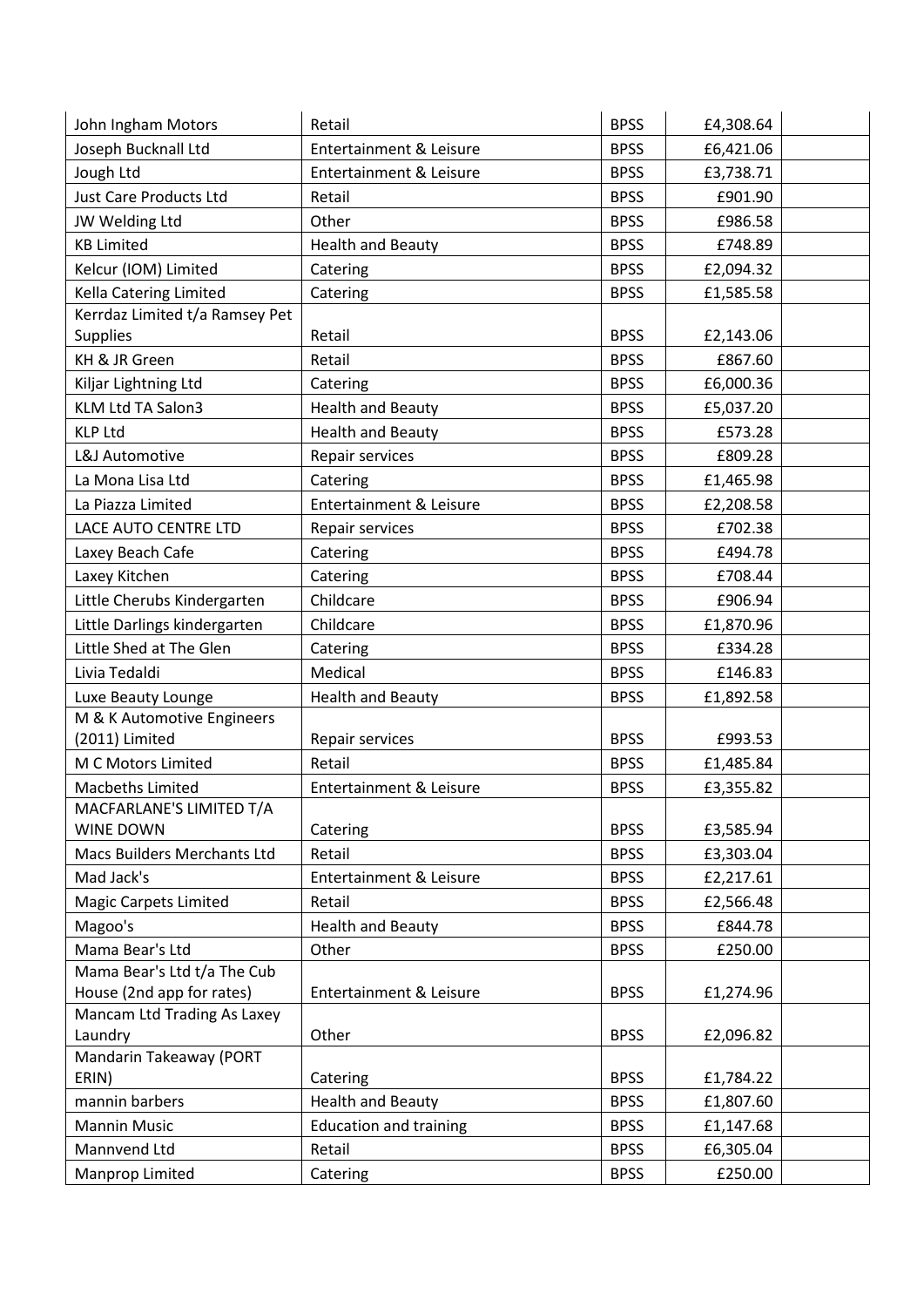| Manx Legion Club                                                | <b>Entertainment &amp; Leisure</b> | <b>BPSS</b> | £3,926.28   |  |
|-----------------------------------------------------------------|------------------------------------|-------------|-------------|--|
| <b>Manx Local Butchers</b>                                      | Food & Drink production            | <b>BPSS</b> | £1,627.62   |  |
| MANX SCHOOL OF MOTORING                                         | <b>Education and training</b>      | <b>BPSS</b> | £469.52     |  |
| <b>MANX SHIRTS LTD</b>                                          | Retail                             | <b>BPSS</b> | £7,342.07   |  |
| Manx Tattoo Limited                                             | <b>Health and Beauty</b>           | <b>BPSS</b> | £1,672.94   |  |
| Marown Tv Ltd t/a Marown                                        |                                    |             |             |  |
| Electricals                                                     | Retail                             | <b>BPSS</b> | £2,395.60   |  |
| Martynka Limited t/a Best                                       |                                    |             |             |  |
| Kebab                                                           | Catering                           | <b>BPSS</b> | £1,684.60   |  |
| <b>McKenzie Estates Limited</b>                                 | Logistics                          | <b>BPSS</b> | £2,982.17   |  |
| McKiernan & Hill Ltd T/A Just                                   | Retail                             |             |             |  |
| <b>Bathrooms</b>                                                |                                    | <b>BPSS</b> | £1,725.58   |  |
| <b>Meating Steakhouse</b><br><b>Medicor Veterinary Practice</b> | Catering                           | <b>BPSS</b> | £4,954.31   |  |
| Limited                                                         | Animal care                        | <b>BPSS</b> | £423.04     |  |
| <b>Mercury Maintenance Services</b>                             |                                    |             |             |  |
| Limited                                                         | Other                              | <b>BPSS</b> | £717.88     |  |
| Metalco Engineering Limited                                     | Other                              | <b>BPSS</b> | £1,114.60   |  |
| MIBA LTD T/A THE FIG & OLIVE                                    | Catering                           | <b>BPSS</b> | £4,000.00   |  |
| Mike Vipond Golf Ltd                                            | <b>Entertainment &amp; Leisure</b> | <b>BPSS</b> | £3,884.30   |  |
| MILLER INNS LIMITED                                             | Entertainment & Leisure            | <b>BPSS</b> | £730.32     |  |
| Minky Metals Limited trading                                    |                                    |             |             |  |
| as Quickfit Supercentre                                         | Repair services                    | <b>BPSS</b> | £6,561.10   |  |
| Minky Metals Limited trading                                    |                                    |             |             |  |
| as Quickfit Supercentre                                         | Repair services                    | <b>BPSS</b> | £852.48     |  |
| Mint Bar                                                        | Catering                           | <b>BPSS</b> | £3,186.40   |  |
| MODEL WORLD                                                     | Retail                             | <b>BPSS</b> | £1,280.28   |  |
| MOTORSPORT MERCHANDISE                                          | Retail                             | <b>BPSS</b> | £11,890.55  |  |
| Mrs Yang's Restaurant                                           | Catering                           | <b>BPSS</b> | £2,658.60   |  |
| <b>Muffins Ltd</b>                                              | Food & Drink production            | <b>BPSS</b> | £1,264.03   |  |
| Mushtaq Khan                                                    | Medical                            | <b>BPSS</b> | £4,339.04   |  |
| Mylchreests Car Rental Limited                                  | Other                              | <b>BPSS</b> | £4,535.00   |  |
| Mylchreests Motors Ltd                                          | Repair services                    | <b>BPSS</b> | £11,558.85  |  |
| Nailz2beauty Ltd                                                | <b>Health and Beauty</b>           | <b>BPSS</b> | £1,692.82   |  |
| Nautilus Fitness Limited                                        | <b>Health and Beauty</b>           | <b>BPSS</b> | £5,501.42   |  |
| <b>New Generation</b>                                           | Retail                             | <b>BPSS</b> | £1,314.06   |  |
| <b>NEWSBEAT LTD</b>                                             | Retail                             | <b>BPSS</b> | £1,348.52   |  |
| Newson Trading Co Ltd                                           | Retail                             | <b>BPSS</b> | £7,173.00   |  |
| Noodle and Bean Catering Ltd                                    | Catering                           | <b>BPSS</b> | £1,906.36   |  |
| Northwood Itd t/a Luminaires                                    | Retail                             | <b>BPSS</b> | £984.44     |  |
| Oasis Catering Ltd                                              | Catering                           | <b>BPSS</b> | £1,758.24   |  |
| OASIS COFFEE LTD ( COFFEE                                       |                                    |             |             |  |
| CORNER)                                                         | Catering                           | <b>BPSS</b> | £430.68     |  |
| Okell and Son Limited                                           |                                    |             |             |  |
|                                                                 | Food & Drink production            | <b>BPSS</b> | £9,736.97   |  |
| Okells Inns Limited                                             | Catering                           | <b>BPSS</b> | £148,999.70 |  |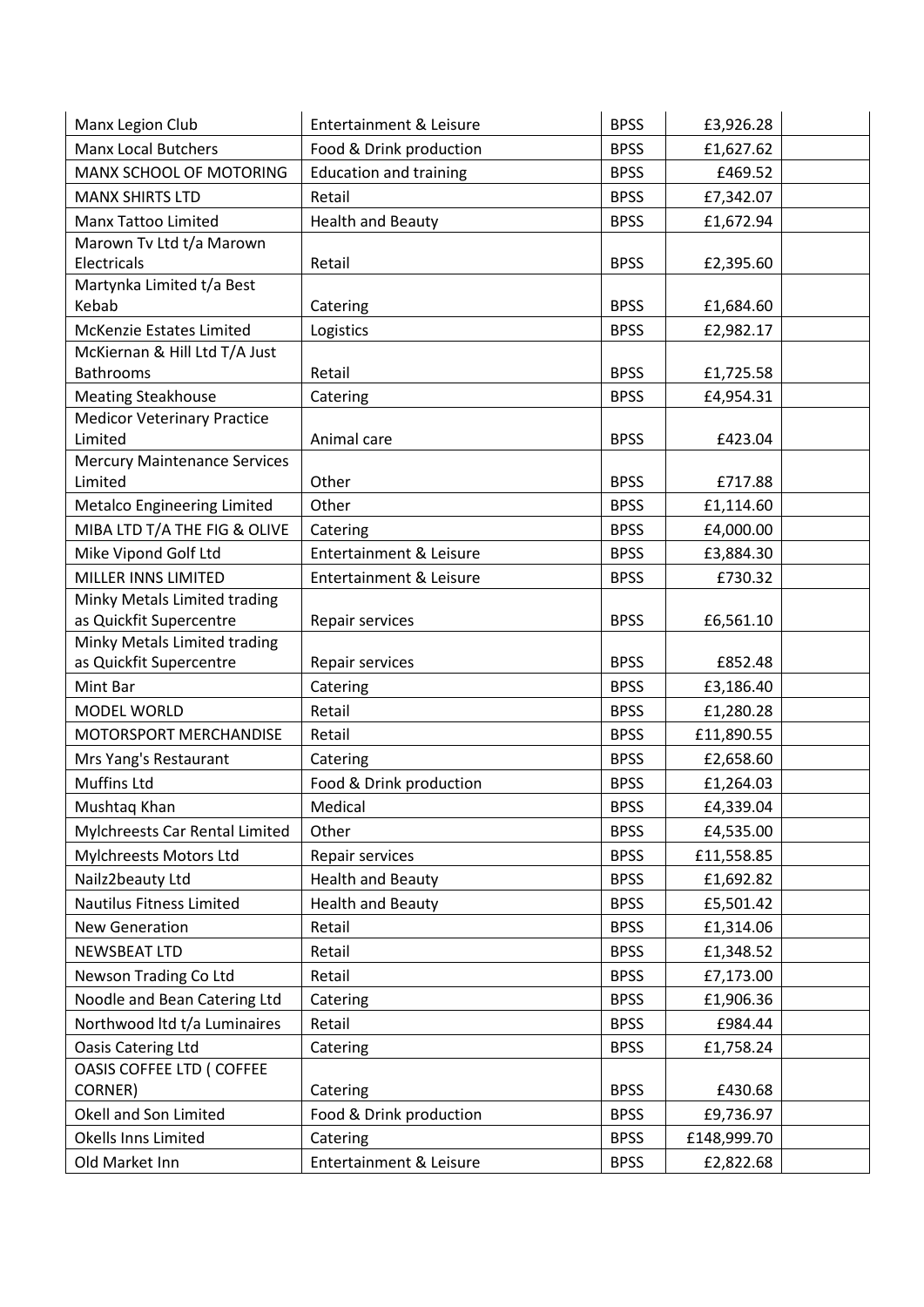| Onchan Park Cafe Ltd                 | Catering                                 | <b>BPSS</b> | £1,981.84  |  |
|--------------------------------------|------------------------------------------|-------------|------------|--|
| Onchan Raceway Ltd                   | <b>Entertainment &amp; Leisure</b>       | <b>BPSS</b> | £155.04    |  |
|                                      | IT / ICT / Digital (With 25 employees or |             |            |  |
|                                      | less and the majority of clients are on  |             |            |  |
| <b>Onford Limited</b>                | the Isle of Man)                         | <b>BPSS</b> | £688.60    |  |
| oris de masters snack shack &        |                                          |             |            |  |
| Manx Oriental                        | <b>Entertainment &amp; Leisure</b>       | <b>BPSS</b> | £2,287.14  |  |
| <b>Ormco Accounts Limited</b>        | Other                                    | <b>BPSS</b> | £1,376.23  |  |
| <b>Osborn Carpets</b>                | Retail                                   | <b>BPSS</b> | £2,509.08  |  |
| Out of the Blue LImited              | Retail                                   | <b>BPSS</b> | £240.50    |  |
| P A CATERING LTD                     | Catering                                 | <b>BPSS</b> | £3,738.22  |  |
| Pacesetter (1981)                    | Retail                                   | <b>BPSS</b> | £3,443.04  |  |
| <b>Palace Entertainment Limited</b>  | <b>Entertainment &amp; Leisure</b>       | <b>BPSS</b> | £12,254.26 |  |
| Palace Hotel & Casino Ltd            | <b>Entertainment &amp; Leisure</b>       | <b>BPSS</b> | £63,634.00 |  |
| Paragon HR & Recruitment Ltd         | Other                                    | <b>BPSS</b> | £2,926.58  |  |
| Park House Nursery Ltd               | Childcare                                | <b>BPSS</b> | £1,427.60  |  |
| Parklands Private Nursery Ltd        | Childcare                                | <b>BPSS</b> | £563.68    |  |
| Parliament Street Pub Co Ltd         | <b>Entertainment &amp; Leisure</b>       | <b>BPSS</b> | £2,813.59  |  |
| Paul Ridgway Limited                 | Retail                                   | <b>BPSS</b> | £3,504.54  |  |
| Paws for thought                     | Animal care                              | <b>BPSS</b> | £862.80    |  |
| Peel Golf Club Ltd                   | <b>Entertainment &amp; Leisure</b>       | <b>BPSS</b> | £4,456.32  |  |
| Peel Marine                          | Catering                                 | <b>BPSS</b> | £4,584.00  |  |
| Penny Farthing                       | Retail                                   | <b>BPSS</b> | £1,196.78  |  |
| <b>Permanently Perfect Cosmetics</b> |                                          |             |            |  |
| Limited                              | <b>Health and Beauty</b>                 | <b>BPSS</b> | £929.18    |  |
| Peter Dawson Ltd                     | Repair services                          | <b>BPSS</b> | £822.02    |  |
| Pilates Isle of Man                  | <b>Fitness</b>                           | <b>BPSS</b> | £575.41    |  |
| Pinewood Social Club Ltd             | <b>Entertainment &amp; Leisure</b>       | <b>BPSS</b> | £3,598.84  |  |
| Platinum Holdings Limited            | Other                                    | <b>BPSS</b> | £537.96    |  |
| Pooil Vaaish Black Limestone         |                                          |             |            |  |
| Ltd                                  | Manufacturing                            | <b>BPSS</b> | £1,388.12  |  |
| Precimatic Limited                   | Manufacturing                            | <b>BPSS</b> | £2,717.91  |  |
| Precious Paws Doggy Daycare          | Animal care                              | <b>BPSS</b> | £1,920.40  |  |
| Premier Flooring Ltd                 | Retail                                   | <b>BPSS</b> | £3,303.76  |  |
| Premier Kitchens Ltd                 | Retail                                   | <b>BPSS</b> | £1,578.06  |  |
| Pringle Law                          | Other                                    | <b>BPSS</b> | £2,002.78  |  |
| <b>ProElectronics Ltd</b>            | Retail                                   | <b>BPSS</b> | £7,993.28  |  |
| Promenade Shirts &                   |                                          |             |            |  |
| <b>Embroidery Limited</b>            | Retail                                   | <b>BPSS</b> | £5,907.12  |  |
| PROPERTYWISE LIMITED                 | Other                                    | <b>BPSS</b> | £4,059.19  |  |
| Pure Inspirations Ltd                | Retail                                   | <b>BPSS</b> | £2,393.56  |  |
| <b>Purite Limited</b>                | <b>Health and Beauty</b>                 | <b>BPSS</b> | £1,873.61  |  |
| Q & S Motors Limited                 | Repair services                          | <b>BPSS</b> | £3,098.74  |  |
| Q-Catering Ltd                       | Catering                                 | <b>BPSS</b> | £1,255.74  |  |
| Quids Inn                            | Entertainment & Leisure                  | <b>BPSS</b> | £1,802.90  |  |
| Quine and Cubbon Limited             | Other                                    | <b>BPSS</b> | £1,279.27  |  |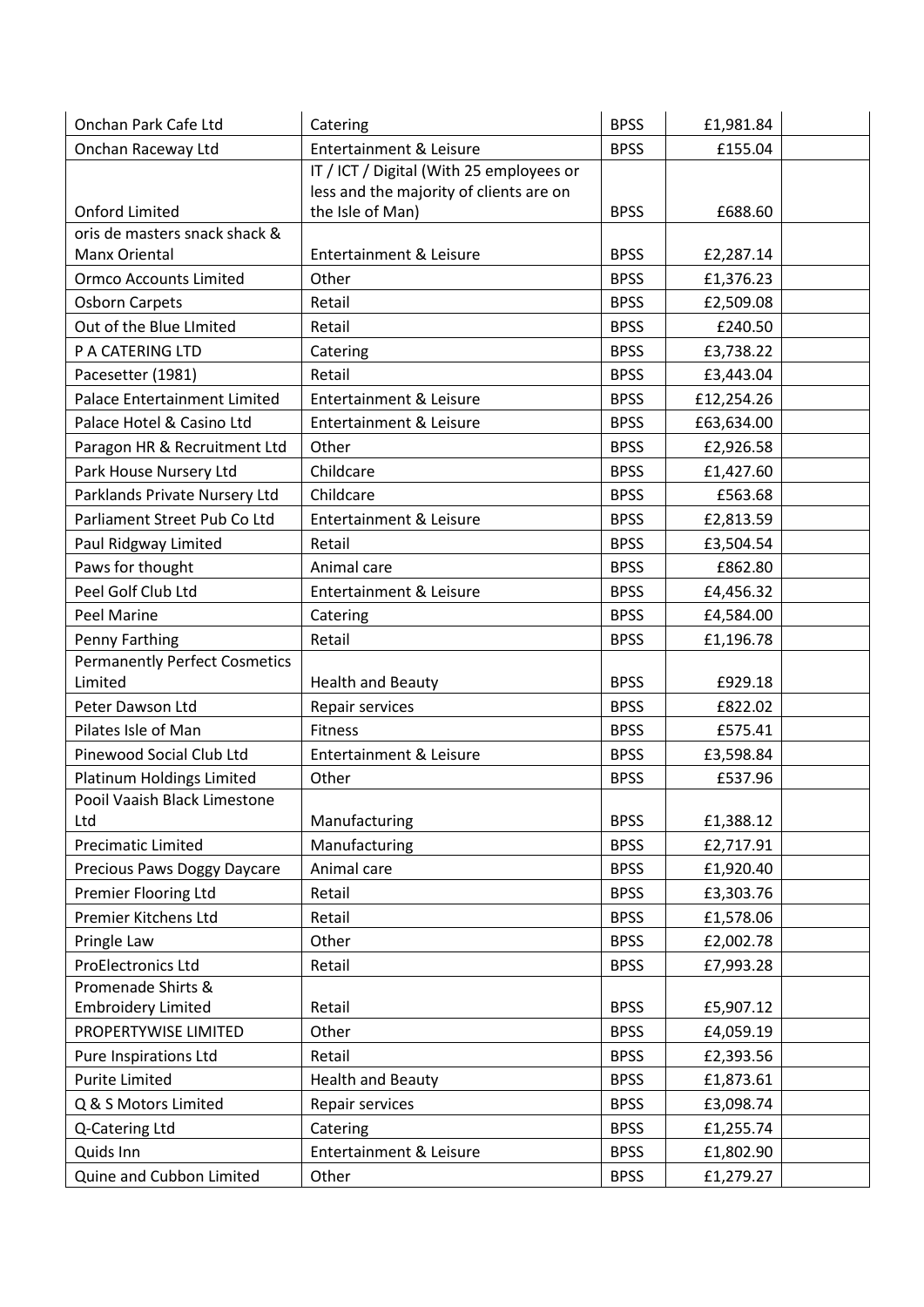| Quintessential                          | <b>Health and Beauty</b>           | <b>BPSS</b> | £862.80   |  |
|-----------------------------------------|------------------------------------|-------------|-----------|--|
| Railway Coffee Shop Ltd TA              |                                    |             |           |  |
| Whistlestop Coffee Shop                 | Catering                           | <b>BPSS</b> | £250.00   |  |
| Rainbow's End                           | Retail                             | <b>BPSS</b> | £516.46   |  |
| Ramsey Art Gallery                      | Retail                             | <b>BPSS</b> | £2,031.74 |  |
| Ramsey Golf Club Ltd                    | Entertainment & Leisure            | <b>BPSS</b> | £4,467.69 |  |
| Ramsey Pub Co Limited                   | Catering                           | <b>BPSS</b> | £2,382.08 |  |
| Randles Ltd                             | Other                              | <b>BPSS</b> | £565.64   |  |
| <b>RAR Limited</b>                      | Repair services                    | <b>BPSS</b> | £1,578.06 |  |
| Ravioli House Ltd                       | Catering                           | <b>BPSS</b> | £3,100.00 |  |
| RDS Holdings Ltd                        | Retail                             | <b>BPSS</b> | £2,867.04 |  |
| REDS GARAGE LIMITED                     | Repair services                    | <b>BPSS</b> | £1,836.28 |  |
| <b>Reflections Ltd</b>                  | <b>Health and Beauty</b>           | <b>BPSS</b> | £1,363.76 |  |
| Rehab <sub>2</sub>                      | Retail                             | <b>BPSS</b> | £4,956.54 |  |
| Reynolds & Turner Ltd                   | Repair services                    | <b>BPSS</b> | £4,475.96 |  |
| Rio's BBQ and Rodizio Limited           | Catering                           | <b>BPSS</b> | £2,923.08 |  |
| Riverside Ltd                           | Catering                           | <b>BPSS</b> | £5,318.96 |  |
| <b>ROAB Club</b>                        | <b>Entertainment &amp; Leisure</b> | <b>BPSS</b> | £1,048.00 |  |
| Road and Track Motorcycles              |                                    |             |           |  |
| Ltd                                     | Retail                             | <b>BPSS</b> | £3,615.20 |  |
| Rock Food Concepts Limited              | Catering                           | <b>BPSS</b> | £6,725.61 |  |
| <b>Romina Blind Solutions</b>           | Retail                             | <b>BPSS</b> | £437.28   |  |
| Ron Smith Hairdressing                  | <b>Health and Beauty</b>           | <b>BPSS</b> | £2,613.58 |  |
| Rowany Golf Club Bar                    | Catering                           | <b>BPSS</b> | £250.00   |  |
| Ruth's Retreat                          | <b>Health and Beauty</b>           | <b>BPSS</b> | £631.22   |  |
| S & M Harrison                          | Retail                             | <b>BPSS</b> | £1,075.14 |  |
| <b>S&amp;P Limited</b>                  | Retail                             | <b>BPSS</b> | £4,688.64 |  |
| Salon D'Elegance                        | <b>Health and Beauty</b>           | <b>BPSS</b> | £792.66   |  |
| Sandcastles Kindergarten                | Childcare                          | <b>BPSS</b> | £1,447.74 |  |
| Sarah G Limited                         | <b>Health and Beauty</b>           | <b>BPSS</b> | £751.46   |  |
| Savina's Secret                         | <b>Health and Beauty</b>           | <b>BPSS</b> | £799.20   |  |
| SAXMAN LTD T/A NEWSBEAT                 | Catering                           | <b>BPSS</b> | £974.25   |  |
| Scissors                                | <b>Health and Beauty</b>           | <b>BPSS</b> | £1,051.14 |  |
| <b>Scott Taylor Vehicle Specialists</b> |                                    |             |           |  |
| Ltd                                     | Repair services                    | <b>BPSS</b> | £2,132.28 |  |
| Secret Pizza                            | Catering                           | <b>BPSS</b> | £693.56   |  |
| Seven Kingdom Ltd                       | <b>Entertainment &amp; Leisure</b> | <b>BPSS</b> | £3,779.50 |  |
| Shakti Man Limited                      | Retail                             | <b>BPSS</b> | £3,172.84 |  |
| Shane's Chippy                          | Catering                           | <b>BPSS</b> | £827.30   |  |
| Signature Car Sales Limited             | Retail                             | <b>BPSS</b> | £1,408.56 |  |
| Simon's Hairdressers                    | <b>Health and Beauty</b>           | <b>BPSS</b> | £516.46   |  |
| Sirena Ltd                              | Catering                           | <b>BPSS</b> | £4,250.26 |  |
| Something Different                     | Retail                             | <b>BPSS</b> | £987.18   |  |
| Sound Records                           | Retail                             | <b>BPSS</b> | £674.27   |  |
| Spectrum tattooing                      | Retail                             | <b>BPSS</b> | £746.00   |  |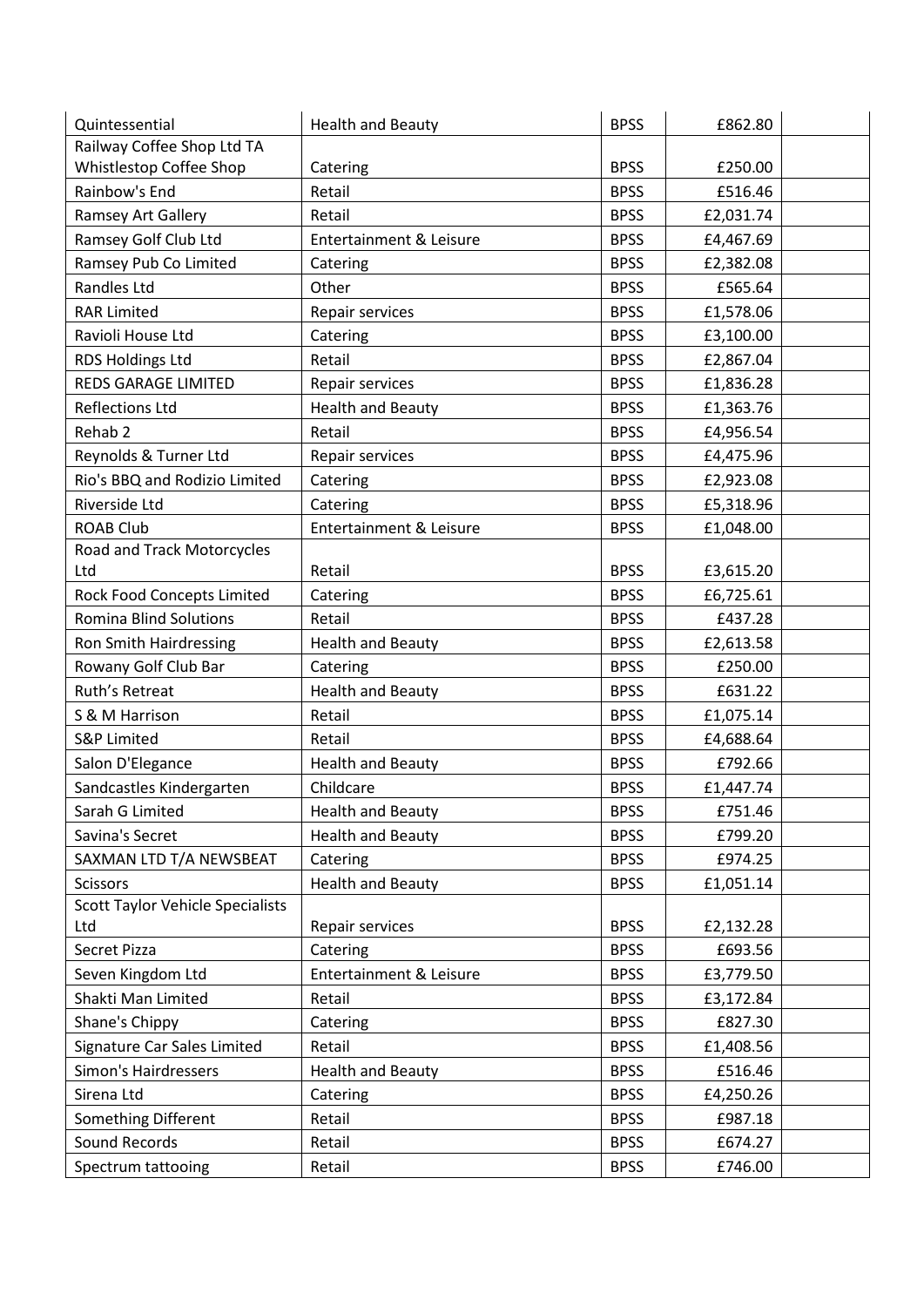| <b>Sports Performance Services</b>     |                                    |             |           |  |
|----------------------------------------|------------------------------------|-------------|-----------|--|
| Ltd                                    | <b>Fitness</b>                     | <b>BPSS</b> | £1,193.77 |  |
| Spot On Cleaners Ltd                   | Cleaning                           | <b>BPSS</b> | £4,576.37 |  |
| SRIVARI LTD T/A AURA BAR &             |                                    |             |           |  |
| <b>BISTRO</b>                          | Catering                           | <b>BPSS</b> | £1,179.56 |  |
| St Georges Woollen Mills Ltd           | Retail                             | <b>BPSS</b> | £1,528.74 |  |
| STOFFBURG PHYSIOTHERAPY                |                                    |             |           |  |
| <b>LIMITED</b>                         | <b>Health and Beauty</b>           | <b>BPSS</b> | £953.62   |  |
| <b>Storytime Nursery</b>               | Childcare                          | <b>BPSS</b> | £1,847.53 |  |
| <b>Succulent Savouries Limited</b>     |                                    |             |           |  |
| T/A Leonardos Restaurant               | Catering                           | <b>BPSS</b> | £1,246.96 |  |
| Sun & Beauty Ltd                       | <b>Health and Beauty</b>           | <b>BPSS</b> | £1,920.40 |  |
| Sunset Lakes Cafe                      | Catering                           | <b>BPSS</b> | £1,131.50 |  |
| SW1 hair salón                         | <b>Health and Beauty</b>           | <b>BPSS</b> | £573.84   |  |
| <b>Sweeney Todd</b>                    | <b>Health and Beauty</b>           | <b>BPSS</b> | £1,588.28 |  |
| <b>Sweets and Treats</b>               | Retail                             | <b>BPSS</b> | £4,081.08 |  |
| Talay Thai Ltd. t/a Thai Thai          |                                    |             |           |  |
| Restaurant.                            | <b>Entertainment &amp; Leisure</b> | <b>BPSS</b> | £5,239.83 |  |
| <b>Target Tools Limited</b>            | Retail                             | <b>BPSS</b> | £1,124.62 |  |
| <b>Tartan Group Limited</b>            | Catering                           | <b>BPSS</b> | £3,281.68 |  |
| <b>Taste Buds Limited</b>              | Catering                           | <b>BPSS</b> | £1,065.60 |  |
| Taylor Roberts Catering Limited        | Catering                           | <b>BPSS</b> | £671.87   |  |
| Technique unisex hairsalon             | <b>Health and Beauty</b>           | <b>BPSS</b> | £404.66   |  |
| Tee-Caddy at Rowany Golf               | Catering                           | <b>BPSS</b> | £250.00   |  |
| Temperance Hotel Ltd                   | Entertainment & Leisure            | <b>BPSS</b> | £3,669.52 |  |
| The Alpine                             | Catering                           | <b>BPSS</b> | £2,000.12 |  |
| The Atrium Ltd                         | Catering                           | <b>BPSS</b> | £8,987.77 |  |
| The Bay Hotel                          | <b>Entertainment &amp; Leisure</b> | <b>BPSS</b> | £250.00   |  |
| the book company                       | Retail                             | <b>BPSS</b> | £8,595.42 |  |
| The Bridal House Ltd                   | Retail                             | <b>BPSS</b> | £2,242.16 |  |
|                                        |                                    |             |           |  |
| The Caff<br>the central bar and bistro | Catering                           | <b>BPSS</b> | £2,616.95 |  |
| limited                                | <b>Entertainment &amp; Leisure</b> | <b>BPSS</b> | £1,648.40 |  |
| The Collar Club Ltd                    | Animal care                        | <b>BPSS</b> | £1,234.68 |  |
| The Creek Inn                          | Catering                           | <b>BPSS</b> | £4,686.88 |  |
| The Creg-ny-baa                        |                                    |             |           |  |
| The Designer Loft (previously          | Catering                           | <b>BPSS</b> | £1,737.20 |  |
| trading as Bridal Party)               | Retail                             | <b>BPSS</b> | £620.16   |  |
| The Dovecote Tearoom                   | Catering                           | <b>BPSS</b> | £1,337.70 |  |
| The Fairway Ltd                        |                                    | <b>BPSS</b> |           |  |
|                                        | Catering                           |             | £2,885.62 |  |
| The Fishery<br>The Grosvenor the Great | Catering                           | <b>BPSS</b> | £1,533.04 |  |
| Hunter Public House Ltd                | Entertainment & Leisure            | <b>BPSS</b> | £250.00   |  |
| The Jolly Good Catering                |                                    |             |           |  |
| Company Limited T/A D.D.'s             | Catering                           | <b>BPSS</b> | £1,362.84 |  |
| The Laxey Glen Ltd                     | Catering                           | <b>BPSS</b> | £2,081.78 |  |
| The Living Room (2020) Limited         | Retail                             | <b>BPSS</b> | £1,039.31 |  |
|                                        |                                    |             |           |  |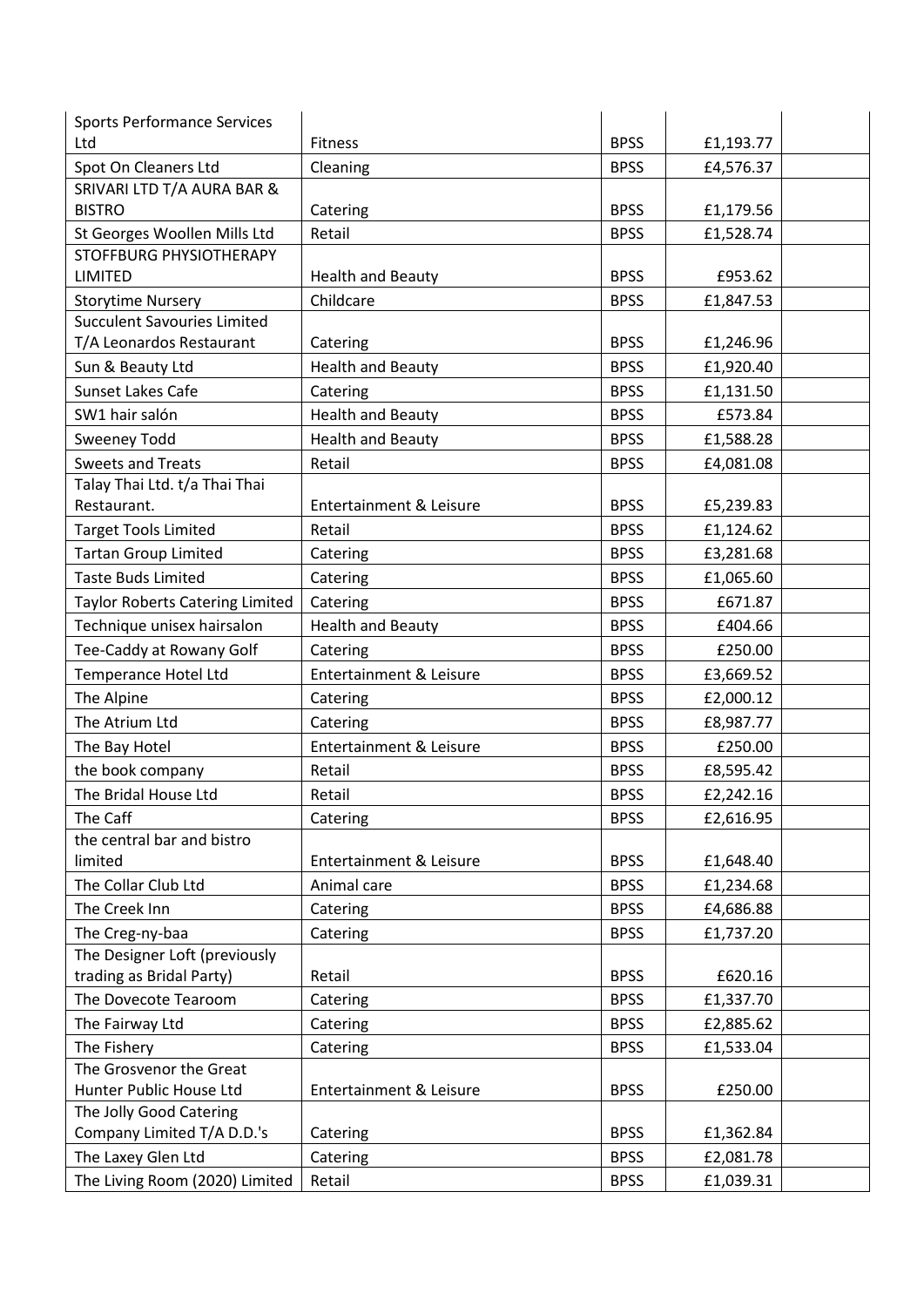| The Look                               | <b>Health and Beauty</b>           | <b>BPSS</b> | £284.16    |  |
|----------------------------------------|------------------------------------|-------------|------------|--|
| The Mad Hatter Cake Boutique           |                                    |             |            |  |
| Ltd                                    | Catering                           | <b>BPSS</b> | £1,739.20  |  |
| The Manx Osteopathic Clinic            |                                    |             |            |  |
| Limited T/A Follan Natural             |                                    |             |            |  |
| <b>Health Centr</b>                    | Other                              | <b>BPSS</b> | £3,374.38  |  |
| The Mill Shop Limted                   | Retail                             | <b>BPSS</b> | £12,993.39 |  |
| The New Hong Kong Limited              | Catering                           | <b>BPSS</b> | £3,272.20  |  |
| The Noodle Bar Ltd                     | Catering                           | <b>BPSS</b> | £1,359.46  |  |
| The Ocean Views                        | Catering                           | <b>BPSS</b> | £2,173.60  |  |
| The Other Place                        | Catering                           | <b>BPSS</b> | £250.00    |  |
| The Other Place (2nd app for<br>rates) | Catering                           | <b>BPSS</b> | £2,934.44  |  |
| The Paw Patrol Limited                 | Animal care                        | <b>BPSS</b> | £2,738.12  |  |
| The Peveril Peel Limited               | <b>Entertainment &amp; Leisure</b> | <b>BPSS</b> | £3,122.80  |  |
| The Shed                               | Catering                           | <b>BPSS</b> | £407.36    |  |
| The Shred House                        | <b>Entertainment &amp; Leisure</b> | <b>BPSS</b> | £3,197.10  |  |
| The Skills And Friendship              |                                    |             |            |  |
| Exchange                               | <b>Education and training</b>      | <b>BPSS</b> | £509.81    |  |
| The Snug                               | Retail                             | <b>BPSS</b> | £3,886.69  |  |
| The Taste of Bengal Limited            | Catering                           | <b>BPSS</b> | £1,362.76  |  |
| The Tasty Bite                         | Catering                           | <b>BPSS</b> | £1,308.10  |  |
| The Tea Junction Ltd                   | Catering                           | <b>BPSS</b> | £3,862.88  |  |
| The Tide Limited                       | Retail                             | <b>BPSS</b> | £2,449.22  |  |
| The Tile Gallery 2012                  | Retail                             | <b>BPSS</b> | £889.63    |  |
| The Toy Box - Peel Copy Centre         | Retail                             | <b>BPSS</b> | £648.96    |  |
| <b>Thompson Travel Limited</b>         | Other                              | <b>BPSS</b> | £1,935.26  |  |
| <b>Titan Restaurant</b>                | Catering                           | <b>BPSS</b> | £1,971.52  |  |
| Top 2 Toe                              | Retail                             | <b>BPSS</b> | £5,643.39  |  |
| Top Class After School Tuition         | <b>Education and training</b>      | <b>BPSS</b> | £1,078.00  |  |
| Totally wicked isle of Man             | Retail                             | <b>BPSS</b> | £1,893.68  |  |
| TRACEY BELL CASTLETOWN                 |                                    |             |            |  |
| <b>LTD</b>                             | Medical                            | <b>BPSS</b> | £577.30    |  |
| TRACEY BELL RAMSEY LTD                 | <b>Health and Beauty</b>           | <b>BPSS</b> | £1,244.60  |  |
| <b>Tracey's Trims</b>                  | Animal care                        | <b>BPSS</b> | £250.48    |  |
| <b>Tracy Vanderplank Opticians</b>     |                                    |             |            |  |
| Ltd                                    | Medical                            | <b>BPSS</b> | £1,191.38  |  |
| Trafalgar Pub Ltd                      | <b>Entertainment &amp; Leisure</b> | <b>BPSS</b> | £3,871.40  |  |
| Travelworld (Ramsey) Ltd               | Retail                             | <b>BPSS</b> | £695.80    |  |
| <b>Treehouse Nursery LTD</b>           | Childcare                          | <b>BPSS</b> | £833.86    |  |
| <b>Trey Limited</b>                    | <b>Health and Beauty</b>           | <b>BPSS</b> | £1,959.23  |  |
| Tricky catering                        | Catering                           | <b>BPSS</b> | £688.60    |  |
| <b>Trinity Group Ltd</b>               | Childcare                          | <b>BPSS</b> | £868.60    |  |
| Triumph Integrated Systems             | Manufacturing                      | <b>BPSS</b> | £9,969.96  |  |
| <b>Truck Van and Car Service</b>       |                                    |             |            |  |
| Centre Ltd                             | Repair services                    | <b>BPSS</b> | £2,754.44  |  |